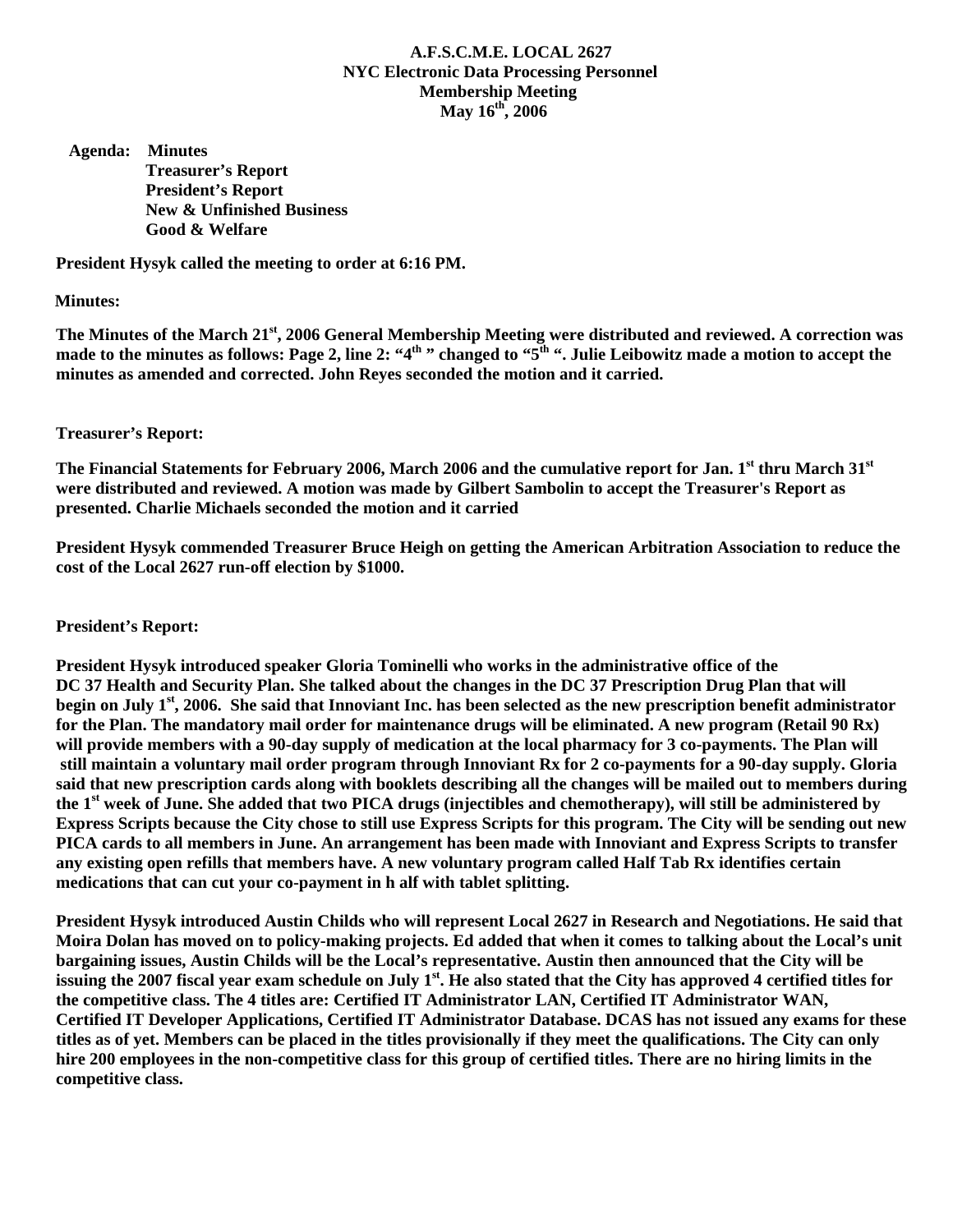## *General Membership Meeting Minutes for May 16th, 2006*

**President Hysyk gave a status report on the holiday tssue pertaining to DOE employees who were involuntarily transferred to DoITT. He stated that the issue involves Local members in addition to Local 375 members. The problem is that both locals have to be in agreement in order to arrive at a settlement with the City. Ed said that he would speak with Dennis Sullivan, director of DC 37 Research & Negotiations Department, to find out whether the five Local 2627 members could settle separately with the City.** 

**President Hysyk talked about the certified titles. He said that under state law, the City could hire up to 200 non-competitive people using the certified titles. He said that presently the City is getting close to the 200 limit. He said that since the City needs the skills that these titles offer, the titles were made competitive. He said that anybody who is hired after the 200 limit has been reached would be hired in the provisional status and would eventually have to take an exam. Currently people who are in the non-competitive class do not have to take an exam in order to become permanent. After serving 5 years in the title, non-comp employees become permanent. After one year of being in the non-competitive title, employees become entitled to due process rights. Provisionals serving in the competitive class get due process rights after serving 18 months in the title.** 

**President Hysyk gave a status report on bargaining. He spoke about the Union's demand to expand EO75 releases. Employees who are released under EO75 are released from their City jobs in order to work at the Union. These employees are still required to submit their timesheets to their respective agencies. Ed said that he and Gary Goff are released under EO75. There are about 300 employees released under EO75 city-wide. The City wanted to do away with EO75. At the last bargaining session the Union removed its demand to expand EO75 and the City removed its demand to get rid of EO75.** 

**The City offered the Union 3.15% for the 1st year and 2% each for the second and 3rd years compounded. The wants 4% for the 2nd and 3rd years of the contract. Another bargaining session will be scheduled.** 

**The City was asked to give a Supervising Computer Service Technician exam and a Computer Systems Manager (Prom) exam. CUNY exams will be coming up in July. These exams will be on-line.** 

**DoITT claims that some of our members owe them money. The Local says that the members don't owe DoITT any money. Some members in DoITT who have signed on to arbitration now owe money while some individuals will have money returned to them.** 

**1st Vice President Robert Ajaye stated that members need to submit all receipts and paperwork in order to get tuition reimbursement from the Local. Members who are in the non-competitive titles do not get tuition reimbursement from DC 37. They will have to submit all required paperwork to the Local in order to receive reimbursement for computer courses. The on-line CUNY computer exams will take place from July 17th through September 1st. The tests will be given for Information Systems Specialist, Information Systems Associate, Information Systems Assistant and Information Systems Aide. Grades are returned within 24 hours.** 

**2nd Vice President Gary Goff said that NYCHA has finally agreed to put in double-paned windows at the 90 Church**  Street building where city workers are employed. This was brought about by the 90<sup>th</sup> Street Coalition who rallied **for double-paned windows due to the air pollution and hazardous particles emanating from construction work at ground zero.** 

**Peter Jablin talked about the Lobby Day. He talked about various bills that are before the state legislatures. Members should contact their state lawmakers to urge them to support the bills that affect workers.** 

**President Hysyk gave a report on what actions were passed at the March 7th Local 2627 Executive Board meeting. He said that the Executive Board reauthorized the Local's Education fund for the period of April 1st 2006 through March 31st 2007. He also stated that the Executive Board authorized the evaluation of the Local's office computer equipment. He said that he was moving forward with the possibility of a lawsuit against DoITT to address the issue of discrimination in promotion and hiring practices. It is being assigned to a DC 37 lawyer for study.**